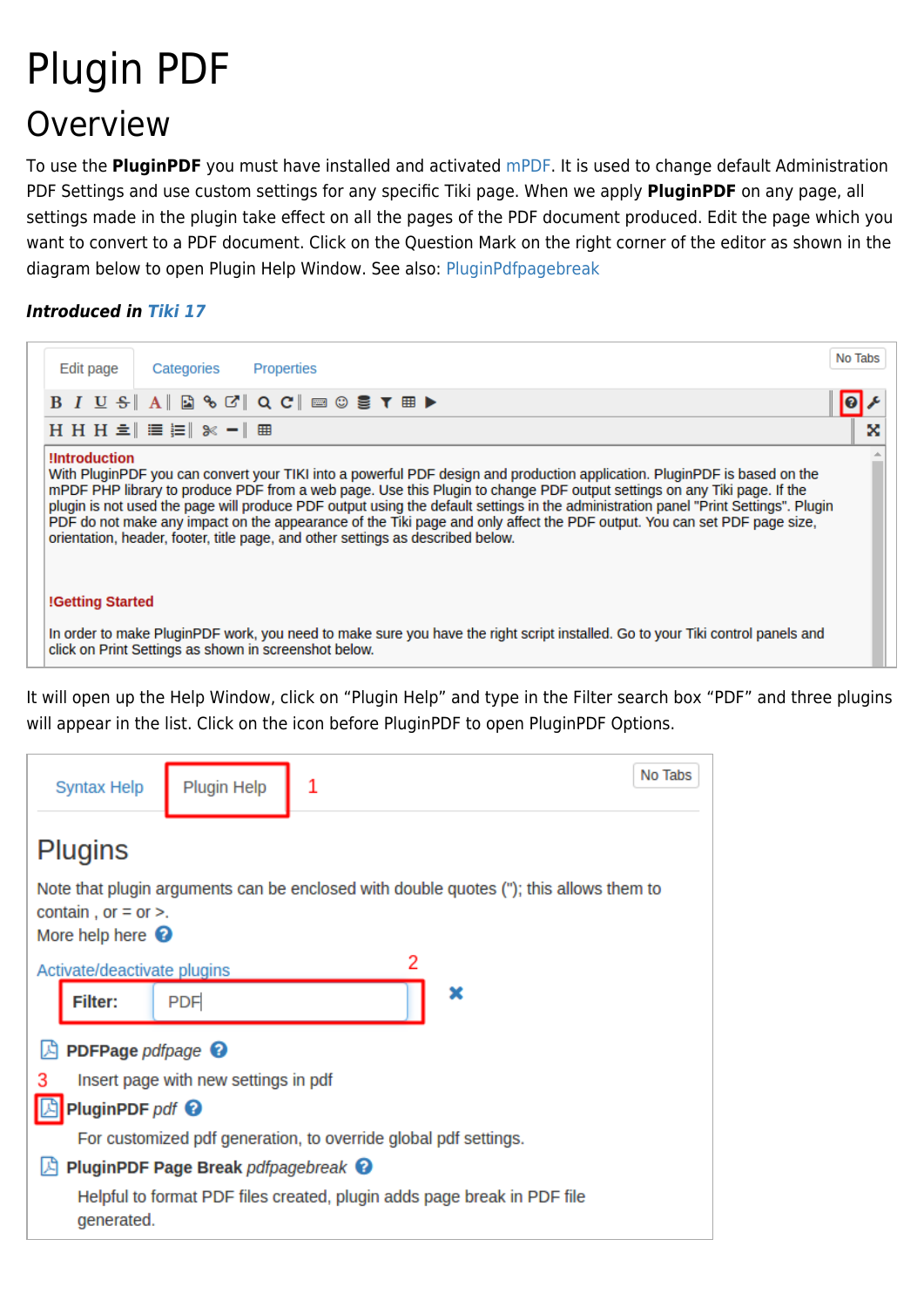You get to see the list of PDF Options here, if you do not change or use any of the options then default options setup from the admin panel will be used. If you modify any PDF settings here on the page using the plugin then the new settings will be used.

| PluginPDF                         |                                                                                                                                                             | × |
|-----------------------------------|-------------------------------------------------------------------------------------------------------------------------------------------------------------|---|
| <b>Print Friendly PDF</b>         | Default                                                                                                                                                     | v |
|                                   | Print friendly option will change theme background color to white and text /headings color to black. If set to 'n',<br>theme colors will be retained in pdf |   |
| <b>PDF Orientation</b>            | Default<br><b>Landscape or Portrait</b>                                                                                                                     | ÷ |
| <b>PDF</b> page size              | Default                                                                                                                                                     | ₩ |
|                                   | ISO Standard sizes: A0, A1, A2, A3, A4, A5 or North American paper sizes: Letter, Legal, Tabloid/Ledger (for<br>ledger, select landscape orientation)       |   |
| <b>Generate table of contents</b> | Default                                                                                                                                                     |   |
|                                   | Set if table of contents will be autogenerated before PDF content                                                                                           |   |

## PluginPDF Parameters

### Introduced in Tiki 17.

#### [Go to the source code](https://gitlab.com/tikiwiki/tiki/-/blob/master/lib/wiki-plugins/wikiplugin_pdf.php)

Preferences required: wikiplugin\_pdf

| <b>Parameters</b> | <b>Accepted</b><br><b>Values</b>                                             | <b>Description</b>                                                                                                                                             | <b>Default</b> | <b>Since</b> |
|-------------------|------------------------------------------------------------------------------|----------------------------------------------------------------------------------------------------------------------------------------------------------------|----------------|--------------|
| printfriendly     | (blank)<br>у<br>n                                                            | Print friendly option will change theme background<br>color to white and text /headings color to black. If<br>set to 'n', theme colors will be retained in pdf |                |              |
| orientation       | (blank)<br>P                                                                 | Landscape or portrait                                                                                                                                          | P              |              |
| pagesize          | (blank)   Letter<br>Legal<br>Tabloid/Ledger<br>A0  A1  A2  A3 <br>A4  A5  A6 | ISO Standard sizes: A0, A1, A2, A3, A4, A5 or North<br>American paper sizes: Letter, Legal, Tabloid/Ledger<br>(for ledger, select landscape orientation)       |                |              |
| toc               | (blank)<br>у<br>n                                                            | Set if table of contents will be autogenerated<br>before PDF content                                                                                           | n              |              |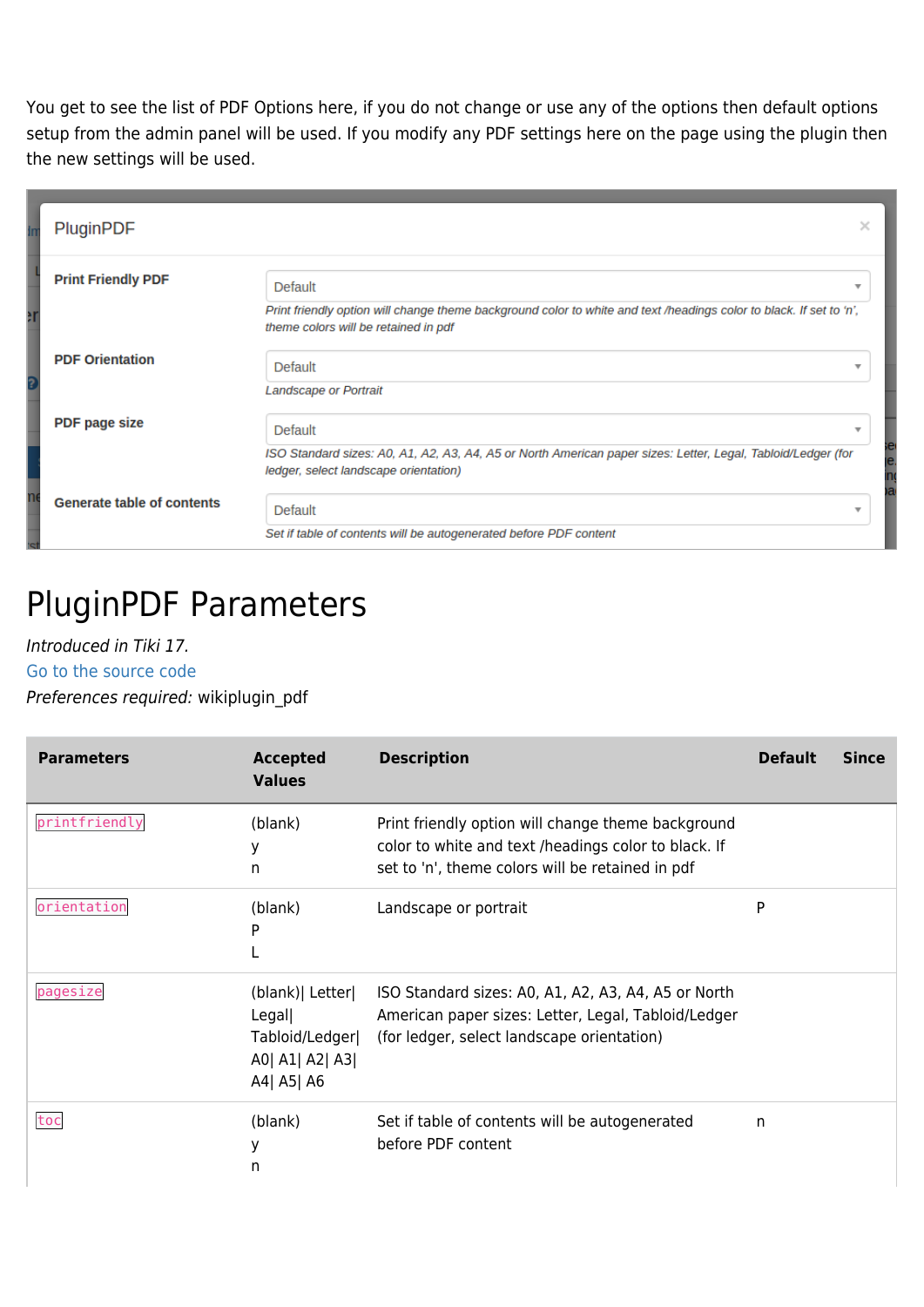| toclinks      | (blank)<br>у<br>n                               | Link TOC headings with content on PDF document                                                                                                                                                                                                                | n                    |
|---------------|-------------------------------------------------|---------------------------------------------------------------------------------------------------------------------------------------------------------------------------------------------------------------------------------------------------------------|----------------------|
| tocheading    |                                                 | Heading to be appeared before table of content is<br>printed                                                                                                                                                                                                  | Table of<br>Contents |
| toclevels     |                                                 | Will be autopicked from content of document, for<br>example: H1   H2   H3                                                                                                                                                                                     | H1 H2 H3             |
| pagetitle     | (blank)<br>У<br>n                               | Print wiki page title with pdf                                                                                                                                                                                                                                |                      |
| header        |                                                 | Enter Wiki Syntax / HTML code / Plain text.<br>Possible values: Custom HTML / Wiki Syntax<br>{DATE j-m-Y}, Page 3<br>text, $3$<br>of {NB}, Left text  Center Text<br>Right<br>Text.<br>Set header value as $\overline{off}$ , to turn off header from<br>page |                      |
| footer        |                                                 | Possible values: HTML / Wiki Syntax / Plain<br>text <sub>3</sub><br>$\{DATE \ j-m-Y\}$<br>For example: {PAGETITLE}   Center<br>Text 3<br>Page 3 of {NB}<br>Set footer value as $off$ , to remove footer from<br>page                                          |                      |
| margin_left   | digits                                          | Numeric value.For example 10                                                                                                                                                                                                                                  | 10                   |
| margin_right  | digits                                          | Numeric value, no need to add px. For example 10                                                                                                                                                                                                              | 10                   |
| margin_top    | digits                                          | Numeric value, no need to add px. For example 10                                                                                                                                                                                                              | 10                   |
| margin_bottom | digits                                          | Numeric value, no need to add px. For example 10                                                                                                                                                                                                              | 10                   |
| margin_header | digits                                          | Only applicable if header is set. Numeric value<br>only, no need to add px. Warning: Header can<br>overlap text if top margin is not set properly                                                                                                             | 5                    |
| margin_footer | digits                                          | Only applicable if footer is set. Numeric value only,<br>no need to add px. Warning: Footer can overlap<br>text if bottom margin is not set properly                                                                                                          | 5                    |
| hyperlinks    | (blank)<br>off<br>footnote                      |                                                                                                                                                                                                                                                               |                      |
| autobookmarks |                                                 | Values H1-H6, separated by   For example<br>H1 H2 H3                                                                                                                                                                                                          | h1 h2 h3             |
| columns       | (blank)<br>$\overline{2}$<br>(blank)<br>(blank) |                                                                                                                                                                                                                                                               |                      |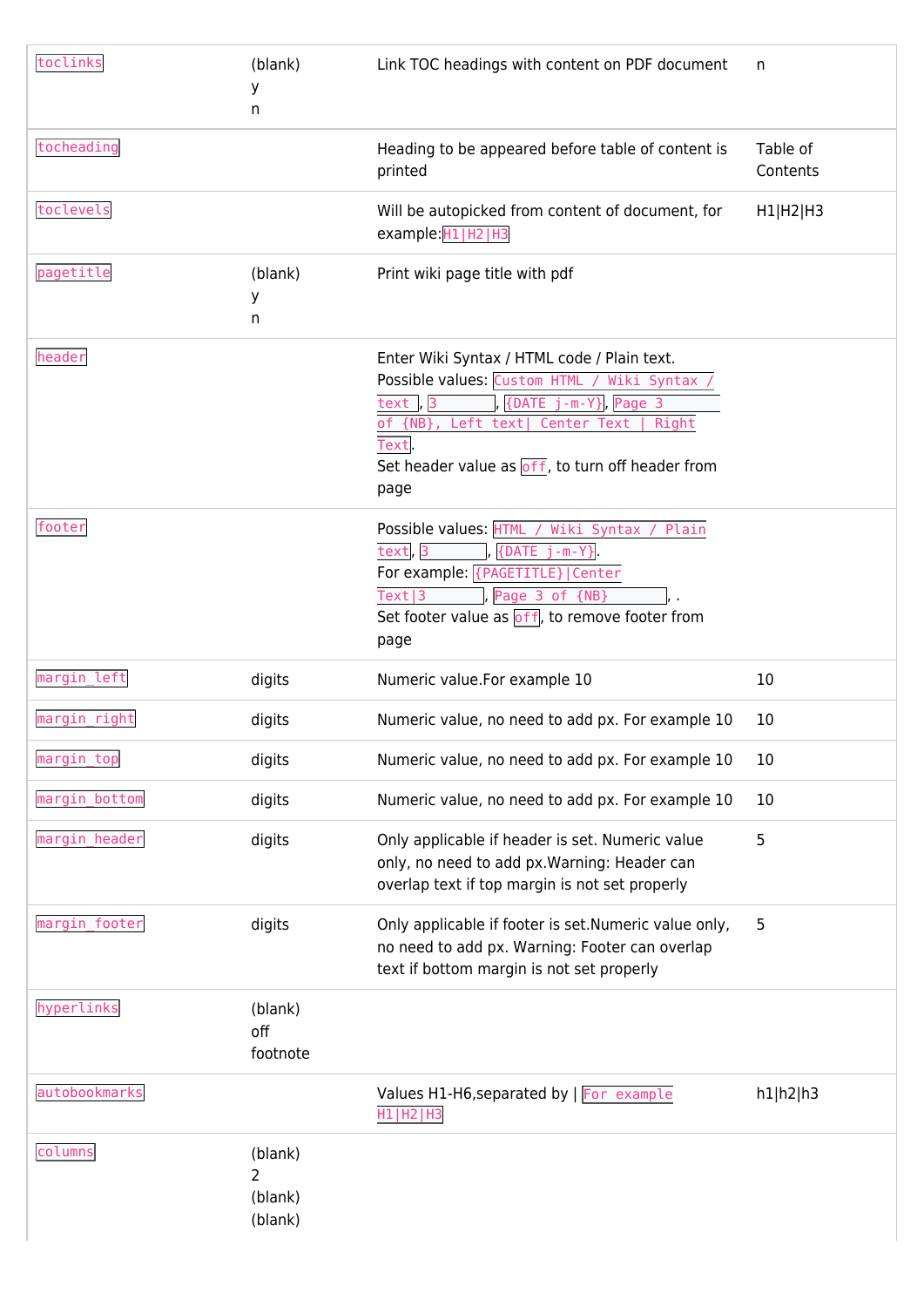| password                 | Secure confidential PDF with password, leave blank<br>if password protected is not needed                                                                                                                                                               |
|--------------------------|---------------------------------------------------------------------------------------------------------------------------------------------------------------------------------------------------------------------------------------------------------|
| watermark                | Watermark text value, for example: Confidential,<br>Draft etc.                                                                                                                                                                                          |
| watermark_image          | Full URL of watermark image                                                                                                                                                                                                                             |
| background               | Enter a valid CSS color code.                                                                                                                                                                                                                           |
| background_image         | Enter the full URL.                                                                                                                                                                                                                                     |
| coverpage_text_settings  | Heading   Subheading   Text Alignment   Background<br>color Text color Page border Border color.<br>Enter settings separated by $\Box$ , sequence is<br>important, leave blank for default. For example<br>{PAGETITLE} Tikiwiki Center #fff #000 1 #ccc |
| coverpage_image_settings | Enter the full URL.                                                                                                                                                                                                                                     |

### Sample PluginPDF Code

{pdf pagesize="A4" toc="n" pagetitle="n" header=" Document Title | | {DATE j-m-Y }"footer="Document Copyrights | www.example.org |4" margin\_left="10" margin\_right="10" margin top="20" margin bottom="20" margin header="10" margin footer="10" coverpage text settings=" " coverpage image settings="http://example.org/filename.jpg" toc="y" toclinks="y" tocheading="Table of Contents" toclevels="H1|H2|H3" }

# Margin Top & Margin Header

This needs to be configured correctly for the page contents and header contents appear without overlapping. Margin Top is the space between document top and the contents of the document. And Margin Header is the space between Header and the document top. Check the diagram below:

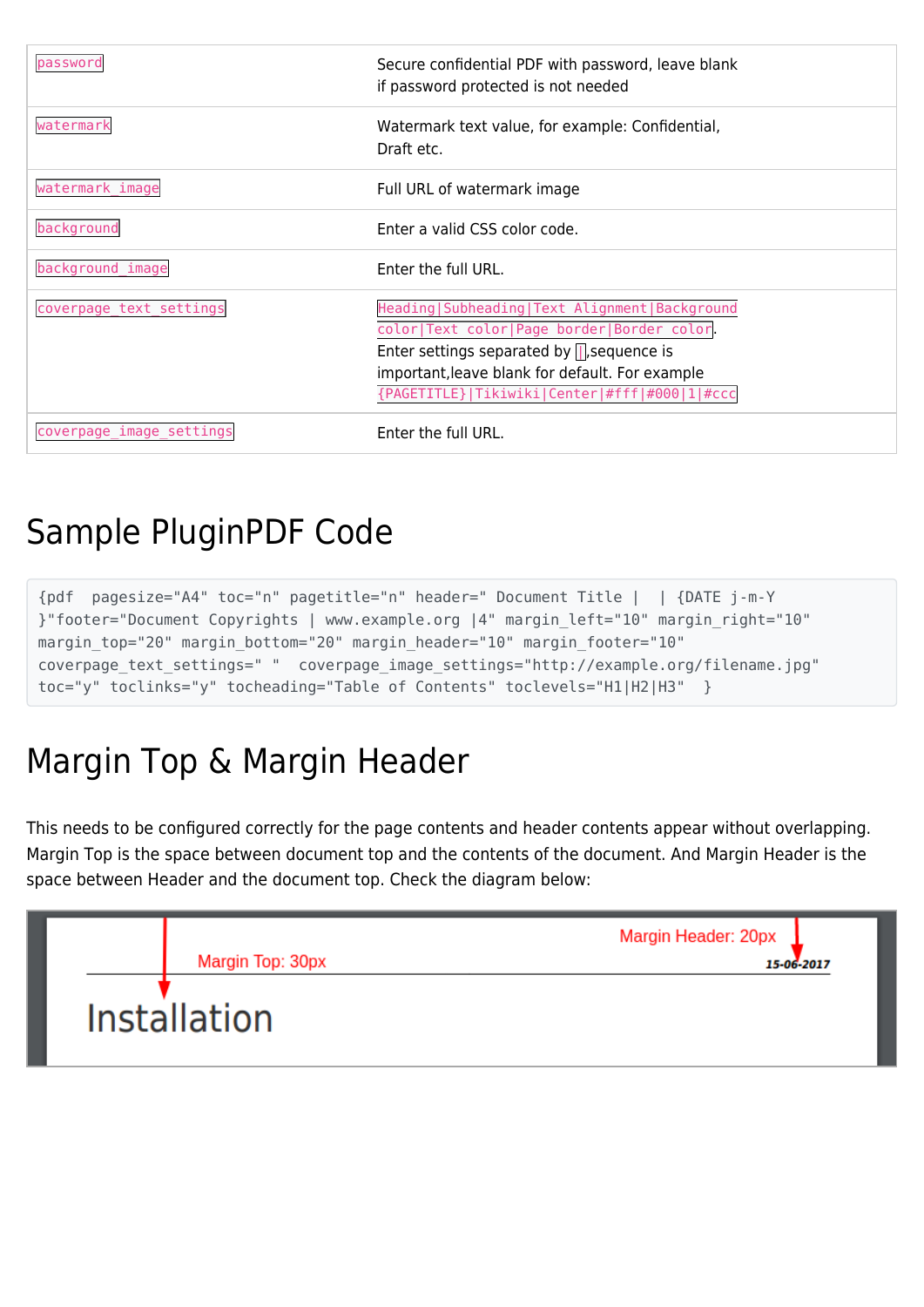# Cover Page

This features allow users to add a cover page to their PDF comprising of a background image and text on top of it. There are two variables to set this up. This cover page is not visible on the TIKI page but will be added whenever a PDF is produced. Following is the image size guide to help design some great PDF cover pages.



### Image Size and Dimensions for Cover Page

Image Resolution: DPI / PPI 96

| <b>Page Size</b> | <b>Image Dimensions</b> |
|------------------|-------------------------|
| Letter           | 816 x 1056 px           |
| Legal            | 816 x 1344 px           |
| Ledger           | 1056 x 1632 px          |
| A <sub>0</sub>   | 3179 x 4494 px          |
| A1               | 2245 x 3179 px          |
| A2               | 1587 x 2245 px          |
| A <sub>3</sub>   | 1123 x 1587 px          |
| A4               | 794 x 1123 px           |
| A <sub>5</sub>   | 559 x 794 px            |
| A <sub>6</sub>   | 397 x 559 px            |

### **Collection of References on doc.tiki.org**

- [Print](https://doc.tiki.org/Print) general info about printing
- [PDF](https://doc.tiki.org/PDF) general overview about PDF creation in Tiki
- [mPDF](https://doc.tiki.org/mPDF) create PDFs from Tiki content (advanced library that works even on shared hosting). Recommended for Tiki18+
- [PluginPDF](https://doc.tiki.org/PluginPDF) alter default settings of mPDF per wiki page